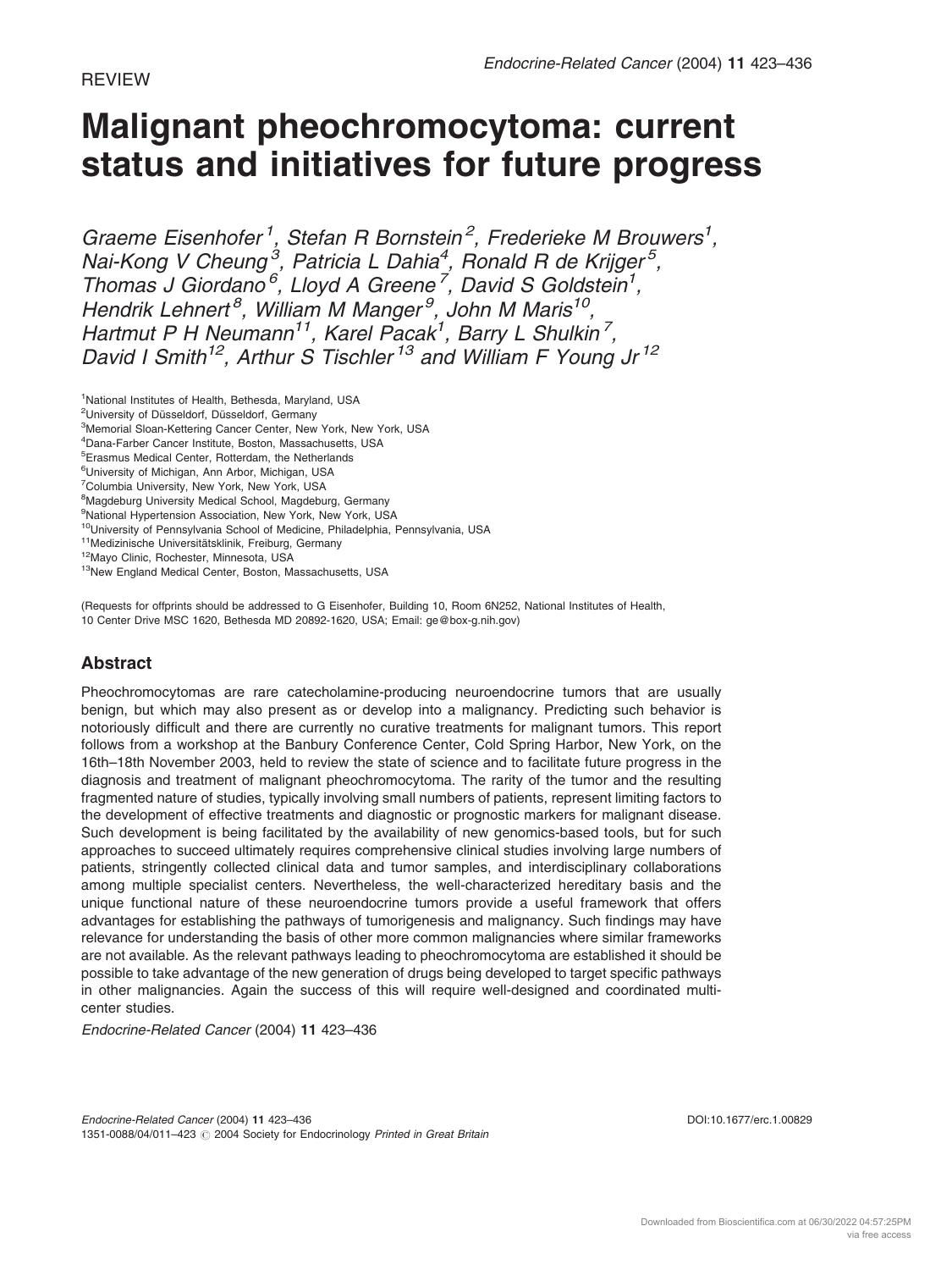# Introduction

Pheochromocytomas are tumors arising from chromaffin cells, mainly of the adrenal gland, that synthesize, store, metabolize, and usually but not always secrete catecholamines (Manger & Gifford 1996). Most are benign and curable by surgical resection, but some are clinically malignant (Lehnert et al. 2004). Although the prevalence of malignancy is commonly cited at about 10%, other estimates suggest rates of between 5–26% depending on how malignancy is defined, with lower or even higher values in certain patient groups depending on the underlying mutation (Goldstein et al. 1999, Edstrom Elder et al. 2003, Gimenez-Roqueplo et al. 2003).

Currently, there is no effective cure for malignant pheochromocytoma. There are also no reliable histopathological methods for distinguishing benign from malignant tumors. Instead, malignancy requires evidence of metastases at non-chromaffin sites distant from that of the primary tumor. Although extensive invasion of adjacent tissues can be considered an indicator of malignant potential, local invasiveness and malignant disease are not necessarily associated. The presence of metastases provides the only currently widely accepted means to define malignant pheochromocytoma.

Because there is no cure for malignant pheochromocytoma, nor reliable prognostic or histopathologic diagnostic markers of malignancy, establishing the pathways of tumorigenesis and malignancy in pheochromocytoma represent important objectives that can take advantage of the well-characterized functional nature and genetic background of these tumors and the wealth of information available about chromaffin cell biology. Apart from development of useful diagnostic and prognostic markers and effective therapies, the findings so obtained might also have broader implications for other malignancies. However, due to the rarity of the tumor, clinical studies about pheochromocytoma suffer from a fragmented nature and usually involve too small a number of cases to reach conclusive results. This undoubtedly contributes to the relatively poor state of funding for clinical research about pheochromocytoma (Table 1) and consequently also limits progress for new diagnostic or prognostic markers and treatments for malignant disease.

In July 2003, Drs James Watson and William Manger met at Cold Spring Harbor Laboratory to discuss the need to differentiate malignant from benign pheochromocytomas on a molecular basis. The workshop held between the 16th and 18th November 2003 at the Banbury Conference Center, Cold Spring Harbor brought together a select group of experts in the field to present data and discuss the current state of knowledge and research about malignant pheochromocytoma. The workshop focused on applications of new genomics-based tools for establishing the pathways involved in the development of pheochromocytoma and for identifying molecular targets for diagnosis, prognosis, and treatment of malignancy in patients with these neuroendocrine tumors. An important objective of the workshop was to establish a consortium of investigators for a coordinated and concerted evidencebased approach to future studies of pheochromocytoma.

Such a consortium approach is already underway for studies of neuroblastoma, which although closely related to pheochromocytoma and overall almost as rare, is one of

| <b>Table 1</b> Pheochromocytoma and neuroblastoma statistics. |  |
|---------------------------------------------------------------|--|
|                                                               |  |

| <b>Neuroblastoma</b><br>Pheochromocytoma<br>10.4<br>$3 - 8$<br>> 20<br>42<br>1.4<br>35<br>$15 - 26$<br>2003 Total grants<br>34<br>4<br>2003 New grants<br>11<br>0<br>2004 Total grants<br>28<br>っ<br>2004 New grants<br>6 |                                                      |  |
|---------------------------------------------------------------------------------------------------------------------------------------------------------------------------------------------------------------------------|------------------------------------------------------|--|
|                                                                                                                                                                                                                           |                                                      |  |
|                                                                                                                                                                                                                           | Annual incidence (per million)*                      |  |
|                                                                                                                                                                                                                           | Hereditary contribution (%)                          |  |
|                                                                                                                                                                                                                           | Average age at diagnosis (year)                      |  |
|                                                                                                                                                                                                                           | Mortality due to malignancy $(%)^{\dagger}$          |  |
|                                                                                                                                                                                                                           | US extramural federally funded projects <sup>§</sup> |  |
|                                                                                                                                                                                                                           |                                                      |  |
|                                                                                                                                                                                                                           |                                                      |  |
|                                                                                                                                                                                                                           |                                                      |  |
|                                                                                                                                                                                                                           |                                                      |  |

\*The annual incidence of pheochromocytoma is not precisely known, but the high prevalence (0.05%) of pheochromocytomas found in autopsy series (McNeil et al. 2000) indicates that the tumor is under-diagnosed and that the annual incidence is likely to be higher than indicated.

<sup>\*</sup>Malignancy in pheochromocytoma is almost always fatal so the statistics for this tumor represent the prevalence of malignancy in pheochromocytoma, which is not precisely known. In neuroblastoma, survival varies depending on whether tumors are low risk (98% survival in 35% of tumors), intermediate risk (90–95% survival in 15% of tumors), or high risk (30–40% survival in 50% of tumors).

<sup>8</sup>Numbers of US federally funded projects involving research on pheochromocytoma and neuroblastoma were determined from a search of the CRISP database (http://crisp.cit.nih.gov/) using the search terms 'pheochromocytoma' or 'neuroblastoma' in both the project title and the abstract. NIH intramural projects are excluded.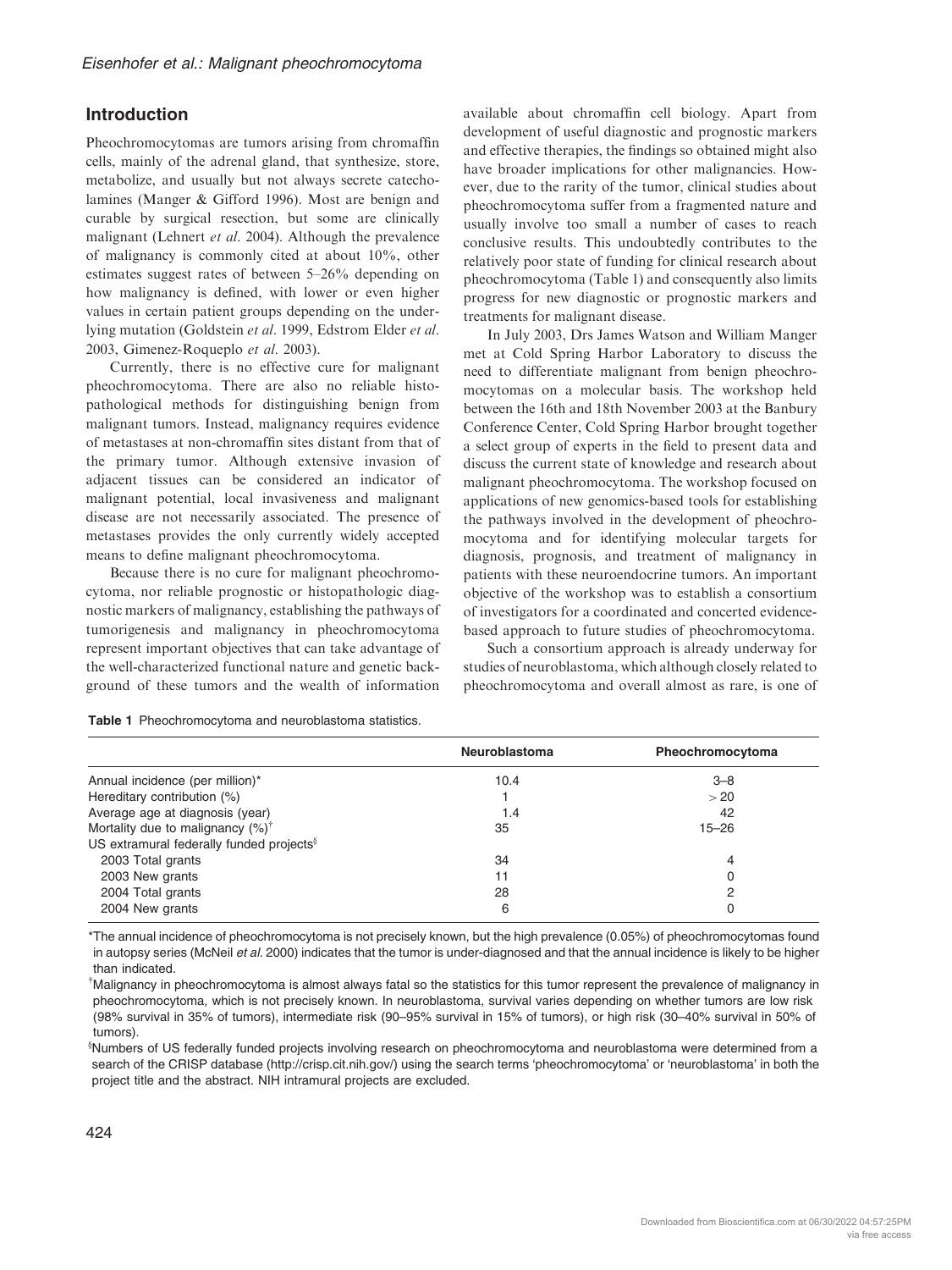the most common and often devastating solid tumors of childhood and which, in contrast to pheochromocytoma, receives some funding (Table 1). In neuroblastoma, as in pheochromocytoma, there are aggressive and relatively benign forms of the tumor. As in pheochromocytoma, these different forms of neuroblastoma are not easily diagnosed or distinguished at an early stage when medical intervention would be most beneficial. Investigators working on neuroblastoma and pheochromocytoma were therefore brought together at the Banbury workshop. Apart from serving as a model for future concerted studies about pheochromocytoma, interactions between investigators in the two fields might yield insights into possible common treatments and pathways responsible for differences in aggressive behavior of both types of tumors. This report provides an update on the current status of research on malignant pheochromocytoma as presented by various participants at the meeting. Also outlined are some considerations, directions, and goals for future studies of benign and malignant pheochromocytoma.

# Current therapy

Metastatic disease in pheochromocytoma may be present at the time of initial diagnosis or may only become evident after surgical removal of the primary tumor, usually within 5 years, but sometimes 16 or more years later (Baba et al. 1985, Tanaka et al. 1993, Lenders et al. 2002). Because there is currently no effective cure for malignant pheochromocytoma, most treatments are palliative, but in some cases may reduce tumor burden and prolong survival. Without treatment the 5-year survival is generally less than 50% (John et al. 1999). The course, however, can be highly variable with occasional patients living more than 20 years after diagnosis (van den Broek & de Graeff 1978, Yoshida et al. 2001).

As reviewed at the Banbury workshop by William Young, once malignancy is diagnosed, therapy is generally directed at controlling blood pressure, but may also include tumor debulking. Hypertension and catecholamine-dependent symptoms can be controlled with  $\alpha$ adrenergic receptor blockade followed by b-adrenergic receptor blockade. Levels of circulating norepinephrine in patients with extensive disease can be extraordinarily high. In such patients consideration should be given to the potentially cytotoxic effects of catecholamines on the myocardium. Inhibition of catecholamine synthesis with a-methyl-paratyrosine (Demser) in exceptional circumstances may be useful in patients with high circulating levels of catecholamines (Decoulx et al. 1987, Lehnert et al. 2004). The significant side-effect profile of  $\alpha$ -methylparatyrosine, however, limits the dosage and duration of therapy.

Surgery for malignant pheochromocytoma is rarely curative, but resection of a primary mass or metastases can reduce exposure of the cardiovascular system and organs to toxic levels of circulating catecholamines (Mishra et al. 2000). Surgery may also be appropriate for lesions present in life-threatening or debilitating anatomical locations (Nonaka et al. 2000). Surgical debulking may also be used before radio- or chemotherapy, but whether this offers any true benefits has not been assessed by any randomized prospective trial. Alternatives to surgical resection include external beam radiation, cryoablation, radiofrequency ablation, transcatheter arterial embolization, chemotherapy, and radiopharmaceutical therapy (Takahashi et al. 1999, Pacak et al. 2001). Chemotherapy with a combination of cyclophosphamide (Cytoxan), vincristine (Oncovin), and dacarbazine (DTIC-Dome) provides partial remission and improvement of symptoms in up to 50% of patients with malignant pheochromocytoma (Averbuch et al. 1988). Usually, however, improvement only lasts for 1 to 2 years. Radiopharmaceutical therapy, using high doses of  $^{131}$ I-meta-iodobenzylguanidine  $(^{131}$ I-MIBG), which is transported into the cell via the cell membrane norepinephrine transporter present on most neoplastic chromaffin cells, provides an alternative palliative therapy that can also be effective in temporarily reducing tumor burden and symptoms.

As discussed at the Banbury workshop by Barry Shulkin, therapeutically intended doses of <sup>131</sup>I-MIBG have some efficacy in treating malignant pheochromocytoma. Small numbers of patients have been treated using widely varying protocols (Krempf et al. 1991, Shapiro et al. 1991, Troncone et al. 1991, Loh et al. 1997, Rose et al. 2003, Safford et al. 2003). Overall, about 75% of patients treated with  $131$ I-MIBG show improvement in symptoms, 50% have reductions in hormonal activity, and 22% show objective tumor responses. Complete remissions are rare, and progressive disease following <sup>131</sup>I-MIBG treatment is common (Schlumberger et al. 1992). As a single agent, <sup>131</sup>I-MIBG has limited efficacy in treating malignant pheochromocytoma. Its use in combination with other cytotoxic agents, as is currently being studied in patients with neuroblastoma, may result in additional benefit (Sisson et al. 1999).

### Molecular genetics

Advances in molecular genetics continue to underscore the importance of hereditary factors in the development of pheochromocytoma and propensity to malignancy. Although most cases of pheochromocytoma are sporadic, a significant proportion occur secondary to several hereditary syndromes (Table 2): von Hippel-Lindau (VHL) disease due to mutations of the VHL gene,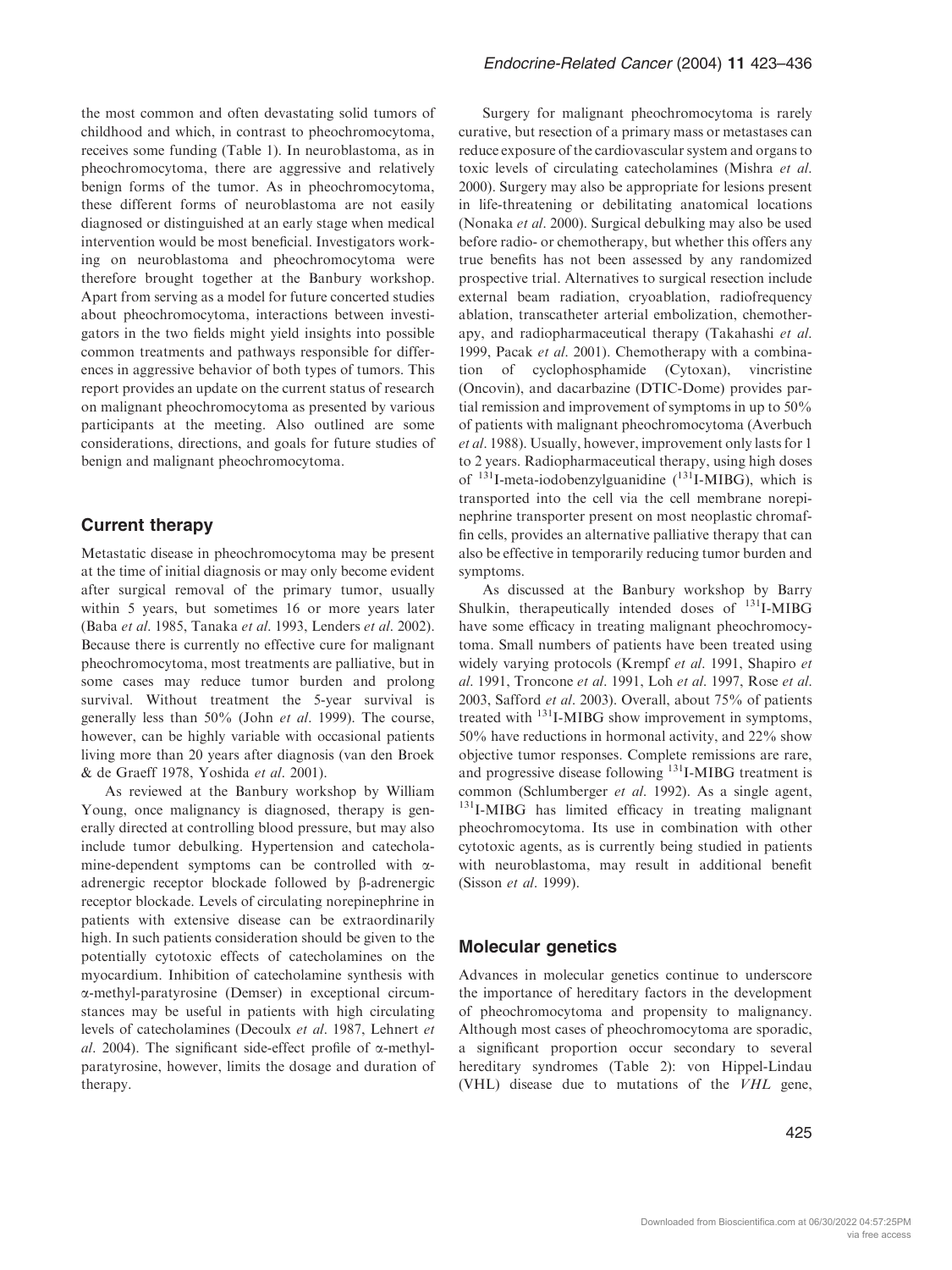|  | Table 2 Hereditary pheochromocytoma: facts and figures. |  |
|--|---------------------------------------------------------|--|
|--|---------------------------------------------------------|--|

|                                            | Gene       |            |                 |             |             |
|--------------------------------------------|------------|------------|-----------------|-------------|-------------|
|                                            | <b>VHL</b> | <b>RET</b> | NF <sub>1</sub> | <b>SDHD</b> | <b>SDHB</b> |
| Frequency in 'sporadic' tumors (%)*        | $6 - 10$   | $1 - 5$    | unknown         | $2 - 8$     | $4 - 9$     |
| Predisposition to malignancy (%)           |            | $<$ 3      | 11              | -2          | 66-83       |
| Tumor catecholamine phenotype <sup>†</sup> | <b>NE</b>  | Е          | Е               | unknown     | unknown     |
| Adrenal disease                            | $^{++}$    | $^{++}$    | $^{++}$         | +           | +           |
| Extra-adrenal disease                      |            |            | $\pm$           | $^{++}$     | $^{++}$     |

\*Frequencies of germ-line mutations in apparently sporadic pheochromocytoma and predispositions to malignancy are derived from several sources of data (Walther et al. 1999; Aguiar et al. 2001; Neumann et al. 2002; Bryant et al. 2003; Bauters et al. 2003; Gimenez-Roqueplo et al. 2003).

Tumor catecholamine phenotypes are designated as either epinephrine-producing (E) or predominantly norepinephrine-producing (NE).

++; +; -, Relative likelihoods of adrenal or extra-adrenal disease from high to low.

multiple endocrine neoplasia type 2A and 2B (MEN 2) due to germline mutations of the RET gene, neurofibromatosis type 1 (NF1) due to mutations of the NF gene, and familial paraganglioma and/or pheochromocytoma syndromes caused by mutations of genes for members of the succinate dehydrogenase family (SDHB, SDHC, and SDHD) (Bryant et al. 2003). As genetic screening has become more widely employed, the proportion of cases of pheochromocytoma due to the above mutations has increased above the commonly reported 10% value. Recently, Neumann et al. (2002) reported in a population-based study that 24% of apparently sporadic pheochromocytoma patients have such germline mutations, most frequently in VHL (10%) and nearly equally frequently (each 5%) in RET, SDHB and SDHD genes. Similarly, from a review of hospital-based studies, Bryant et al. (2003) reported that more than 20% of cases of apparently sporadic pheochromocytoma are associated with one of the above four mutations.

As discussed at the workshop by Patricia Dahia, there remain some familial pheochromocytoma syndromes for which the primary genetic defect is still unknown. Also, the genetic basis of the majority of sporadic pheochromocytomas remains largely uncharacterized. Somatic mutations in the genes involved in hereditary pheochromocytoma occur only infrequently in sporadic tumors (Hofstra et al. 1996, Brauch et al. 1997). By genome-wide scan analysis it now appears that a novel locus in chromosome 2 might account for some remaining cases of familial pheochromocytoma. From a preliminary pilot series of tumors, somatic mutations at this same locus may also be responsible for a significant number of cases of sporadic pheochromocytoma.

Propensity for malignancy in hereditary pheochromocytoma syndromes is highly variable (Table 2). In multiple endocrine neoplasia type 2A, where pheochromocytomas almost always have an adrenal location, progression to malignancy is rare (Chevinsky et al. 1990). In contrast, in familial paraganglioma/pheochromocytoma syndromes due to mutations of the SDHB gene, there appears to be a greater risk of extra-adrenal tumors and malignancy (Gimenez-Roqueplo et al. 2003). Extra-adrenal tumors also occur in carriers of VHL gene mutations and are frequent in those with SDHD mutations. However, in these groups the risk of malignancy is low. Comparisons of the molecular pathways activated in these and other hereditary pheochromocytoma syndromes, which involve differences in malignant potential, should therefore prove useful in understanding the crucial pathways leading to malignancy.

As presented by Graeme Eisenhofer, comparisons of gene expression profiles in MEN 2A and VHL-associated pheochromocytomas revealed activation of hypoxiadriven angiogenic pathways in VHL tumors. This included increased expression of many genes that have been shown in other studies to be over-expressed in malignant compared with benign pheochromocytomas (Salmenkivi et al. 2001a,b, Favier et al. 2002, Khorram-Manesh et al. 2002, Salmenkivi et al. 2003). Despite this, pheochromocytomas in VHL syndrome have a low rate  $(\sim 3\%)$  of malignancy. The commonalities of gene expression in malignant and VHL-associated pheochromocytomas appear instead to reflect the biochemical phenotype common to these tumors. Malignant and VHL-associated pheochromocytomas produce predominantly norepinephrine and usually have an exclusively noradrenergic biochemical phenotype, whereas MEN 2 tumors produce both epinephrine and norepinephrine (Rao et al. 2000, Eisenhofer et al. 2001, van der Harst et al. 2002). Sporadic, VHL, and malignant pheochromocytomas with a noradrenergic phenotype all show increased expression of the gene for endothelial Per-Arylhydrocarbon receptor nuclear translocator-Sim (PAS) domain protein 1 (Hif-2 $\alpha$ ) compared with benign hereditary and sporadic tumors that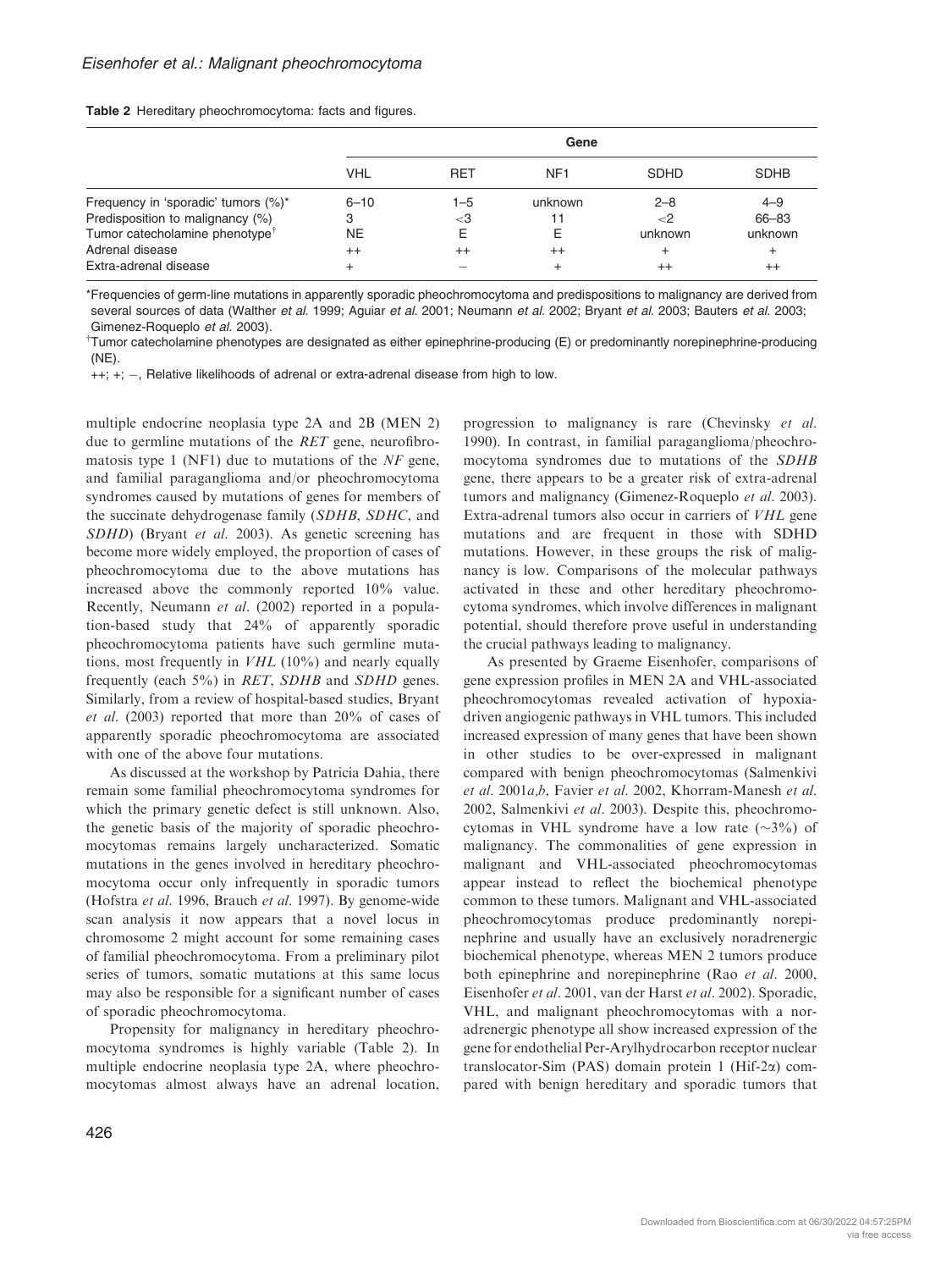produce epinephrine (G Eisenhofer et al. 2004). Extraadrenal pheochromocytomas (paragangliomas) also usually produce exclusively norepinephrine and tend to be more aggressive and likely to metastasize than tumors arising in the adrenal glands which more often produce epinephrine (Brown et al. 1972, Kimura et al. 1984, John et al. 1999, van der Harst et al. 2002, Edstrom Elder et al. 2003).

As presented by Ronald de Krijger, differences in genetic profile between benign and malignant pheochromocytomas can be observed by comparative genomic hybridization (Dannenberg et al. 2000). This genome-wide analysis technique compares normal and tumor DNA by hybridization of differentially labeled DNA to normal human chromosomes and computer-aided analysis of over- or under-representation of either fluorochrome. In this way, it was shown that several regions of loss (8p, 18p) and gain (5p, 7p, 12q) occurred significantly more often in malignant than in benign pheochromocytomas. The main drawback of comparative genomic hybridization, the relatively low resolution, will be overcome by the advent of genome-wide and chromosome arm-specific DNA microarrays, which offer much higher resolution and can pinpoint chromosomal areas of interest for further detailed studies.

The aforementioned differences in tumor genotype and phenotype in benign and malignant pheochromocytomas indicate the importance of considering tumor location, genetics, and biochemical characteristics in proteomics or DNA microarray studies of molecular pathways responsible for malignancy. Comparisons of malignant versus benign pheochromocytomas should therefore include well-defined subgroups of hereditary and sporadic norepinephrine- and epinephrine-producing tumors, and adrenal and extra-adrenal paragangliomas. In studies that involve extra-adrenal paragangliomas, appropriate reporting of anatomic location and other factors, as outlined elsewhere, is essential (Lack et al. 2003). Attempts to distinguish paragangliomas associated with sympatho-chromaffin tissue, that produce catecholamines, from those associated with parasympathetic tissue, that do not produce significant amounts of catecholamines, would also be useful.

As outlined at the workshop by David Smith, studies employing proteomics or DNA microarray technology require large numbers of well-characterized tumor samples and access to all relevant clinical data so that appropriate groupings and comparisons can be made. Associated additional technologies such as comparative genomic hybridization can be useful for tracking revealed pathways to candidate genes responsible for tumorigenesis and malignancy. For a rare disease such as pheochromocytoma, such studies are probably best

undertaken on a multicenter basis with stringent guidelines for consistent and comprehensive clinical data collection, tissue procurement, tumor banking, and analysis and follow-up of data and patients.

# Diagnostic and prognostic markers

As emphasized throughout the workshop, the pathologic distinction of benign and malignant pheochromocytomas and extra-adrenal paragangliomas remains a diagnostic challenge. Nevertheless, as reviewed by Arthur Tischler, several studies have attempted to distinguish benign from malignant pheochromocytoma using histopathological classifications that incorporate retrospective assessment of growth characteristics, cellularity, vascular invasion, capsular invasion, mitotic figures, necrosis and other variables (Kimura & Sasano 1990, Linnoila et al. 1990, van der Harst et al. 2000, Thompson 2002). Such grading systems require assessment of many variables and as yet have not been applied prospectively for diagnostic or prognostic purposes.

Hendrik Lehnert presented evidence that molecular markers, such as expression of human telomerase reverse transcriptase and heat shock protein 90 (HSP90) (Boltze et al. 2003, Elder et al. 2003), might provide alternative methods for distinguishing malignant from benign pheochromocytoma (Table 3). Other possible molecular markers include secretogranin II-derived peptide (Yon et al. 2003) and numerous factors associated with angiogenesis (Salmenkivi et al. 2001a,b, Favier et al. 2002, Khorram-Manesh et al. 2002, Zielke et al. 2002, Salmenkivi et al. 2003). Thomas Giordano indicated that a truly reliable predictor of malignant behavior would likely only be achieved through use of a combination of molecular markers. The availability of a transcriptional signature for malignant pheochromocytoma and paraganglioma derived from gene expression profiling studies might permit development of diagnostic tests for this purpose (Giordano 2003). The consensus of the meeting participants was that transcriptional profiling, at least in the short-term, should be compared with and probably integrated with histopathological criteria proposed in the earlier studies. Carefully designed prospective studies will be required to provide convincing documentation of the reliability of these tests. Assessment of the prognostic value of such tests requires careful patient follow-up over many years.

Apart from assessment of tumor tissue samples, there also exists the possibility to establish malignancy or potential for malignancy from markers in biological fluids. As reviewed by David Goldstein, high plasma and urinary levels of dihydroxyphenylalanine and dopamine, the immediate precursors of norepinephrine, are biochemical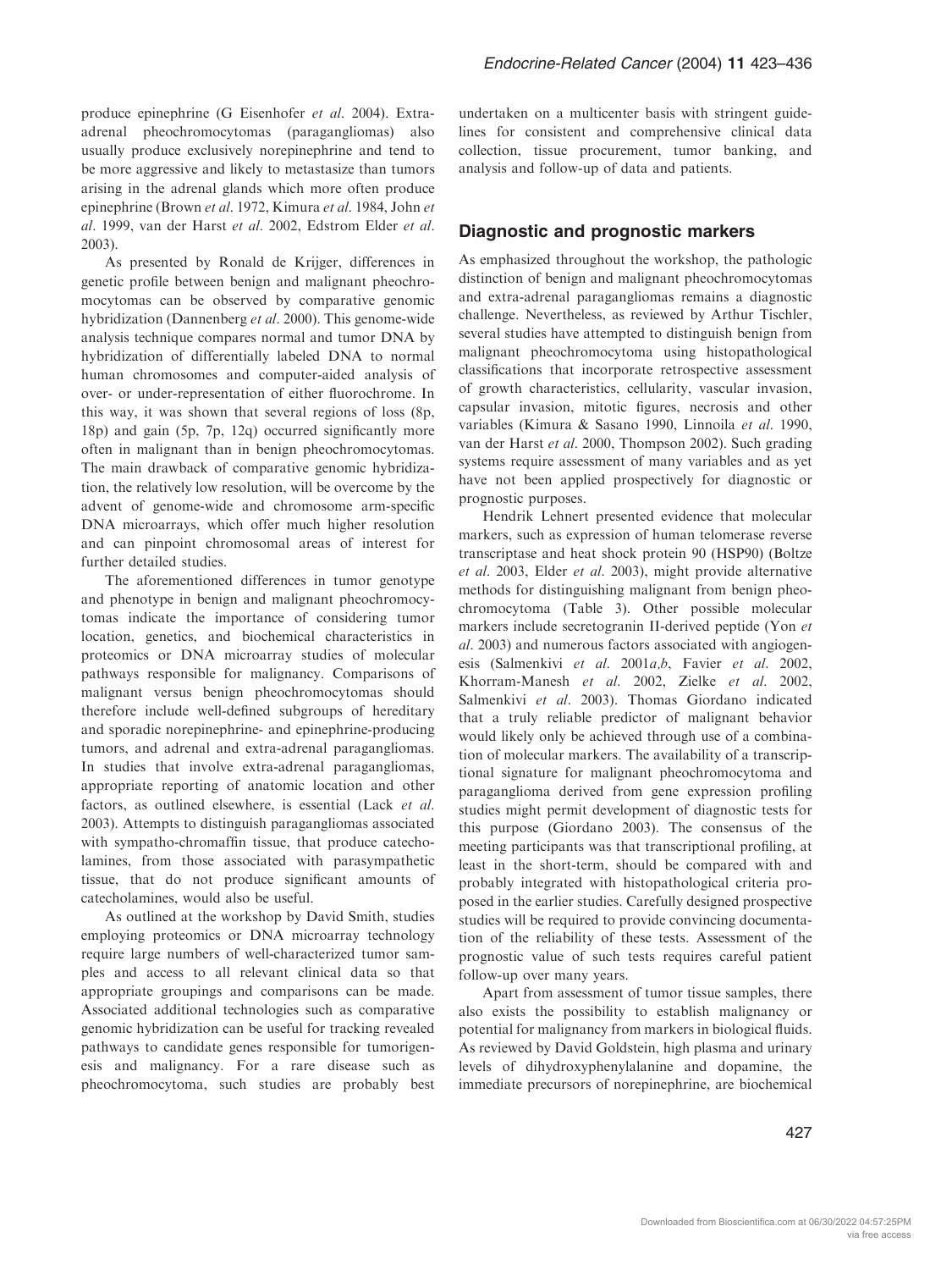| Table 3 Molecular markers of malignant pheochromocytoma. |
|----------------------------------------------------------|
|                                                          |

|                                               | <b>Reference</b>                                                     |
|-----------------------------------------------|----------------------------------------------------------------------|
| Heat shock protein 90                         | Boltze <i>et al.</i> (2003)                                          |
| Human telomerase reverse transcriptase        | Boltze et al. (2003), Elder et al. (2003)                            |
| Vascular endothelial growth factor            | Favier et al. (2002), Zielke et al. (2002), Salmenkivi et al. (2003) |
| Vascular endothelial growth factor receptor 2 | Favier et al. (2002)                                                 |
| Hypoxia inducible factor 2-alpha              | Favier et al. (2002)                                                 |
| Cyclooxygenase-2                              | Salmenkivi et al. (2001b)                                            |
| Tenascin C                                    | Salmenkivi et al. (2001a)                                            |
| N-cadherin                                    | Khorram-Manesh et al. (2002)                                         |
| Secretogranin II-derived peptide EM66         | Yon et al. (2003)                                                    |

hallmarks that may characterize malignant pheochromocytoma (Anton et al. 1967, Goldstein et al. 1986, John et al. 1999, Januszewicz et al. 2001, van der Harst et al. 2002). While suggestive of a dedifferentiated state that might be associated with malignancy, these markers do not, however, accurately discriminate benign from malignant pheochromocytomas. Karel Pacak presented data, based on a proteomics study, indicating that the patterns of expression of peptides and proteins in serum could distinguish patients with solitary apparently benign pheochromocytomas from those with metastases. An accurate diagnostic test based on such patterns would represent a major advance in guiding patient management.

Currently, identification of metastases requires imaging studies, such as whole body computed tomography (CT) or magnetic resonance imaging (MRI) scans,  $^{131}$ Imetaiodobenzylguanidine  $(^{131}I-MIBG)$  scintigraphy,  $^{131}I-$ MIBG single photon emission computed tomography (SPECT), and bone scans (Shapiro et al. 2001). Other nuclear imaging technologies such as  ${}^{18}$ F-fluorodeoxyglucose positron emission tomography (PET) (Neumann et al. 1996) and  $111$ In-octreotide SPECT (Tenenbaum et al. 1995, van der Harst et al. 2001) are also available, but do not have the same level of sensitivity and specificity as imaging agents such as MIBG that target the cell membrane norepinephrine transporter present on most pheochromocytomas. MIBG imaging, however, only detects 85–90% of pheochromocytomas and sensitivity may be lower for malignant pheochromocytoma. Recently Ilias et al. (2003) reported that 7 out of 16 patients with malignant pheochromocytoma had negative <sup>131</sup>I-MIBG scans indicating a sensitivity of 56%. Use of PET scanning with the imaging agent, <sup>18</sup>F-6-fluorodopamine, which also targets the norepinephrine transporter, provided a more sensitive method for identifying metastatic pheochromocytoma. Presently, however, the technology has limited availability and, as in MIBG imaging, still fails to detect occasional dedifferentiated tumors that lack expression or express low levels of the norepinephrine transporter. In such patients 18F-fluorodeoxyglucose or  $111$ In-octreotide can be useful (Tenenbaum et al. 1995). PET scanning with  $^{18}$ F-fluorodopa provides another alternative that in preliminary studies has yielded encouraging results (Hoegerle et al. 2002).

Another problem associated with present day diagnosis and treatment of malignant pheochromocytoma is a lack of consensus about when imaging studies should be carried out to detect or exclude metastatic disease. Although by no means unanimous, the view supported by most of the participants at the workshop was that malignant disease should be considered at the time of initial diagnosis and before surgical resection. This contrasts with a recent report suggesting that the routine use of MIBG scintigraphy in the uncomplicated patient before operation may be unnecessary (Miskulin et al. 2003). When there is increased risk for malignant disease (e.g. paraganglioma or  $> 6$  cm in diameter adrenal pheochromocytoma) or increased risk for more than one catecholamine-secreting tumor (e.g. paraganglioma patients), MIBG imaging should always be considered preoperatively. Whether or not MIBG imaging is used routinely, it must also be considered that the modality has imperfect sensitivity for excluding all cases of malignancy. Thus, biochemical testing should always be repeated after recovery from surgical resection of a primary mass to exclude any remaining disease or metastases.

Because metastases may be microscopic at the time of initial surgery, and therefore may not present as malignant disease until many years later, biochemical screening should continue at yearly intervals (Baba et al. 1985, Tanaka et al. 1993, Lenders et al. 2002). Again, however, there is a lack of consensus regarding the duration of follow-up and in what form follow-up screening should take. Some have indicated that biochemical testing alone is insufficient and that follow-up examinations should include imaging studies (Morikawa et al. 2001). Although it is generally agreed that follow-up should be long-term, it has recently been suggested that follow-up may not be necessary for all patients with a resected solitary tumor (Edstrom Elder et al. 2003). Certainly the accumulating evidence indicates that continued screening may be most important in patients with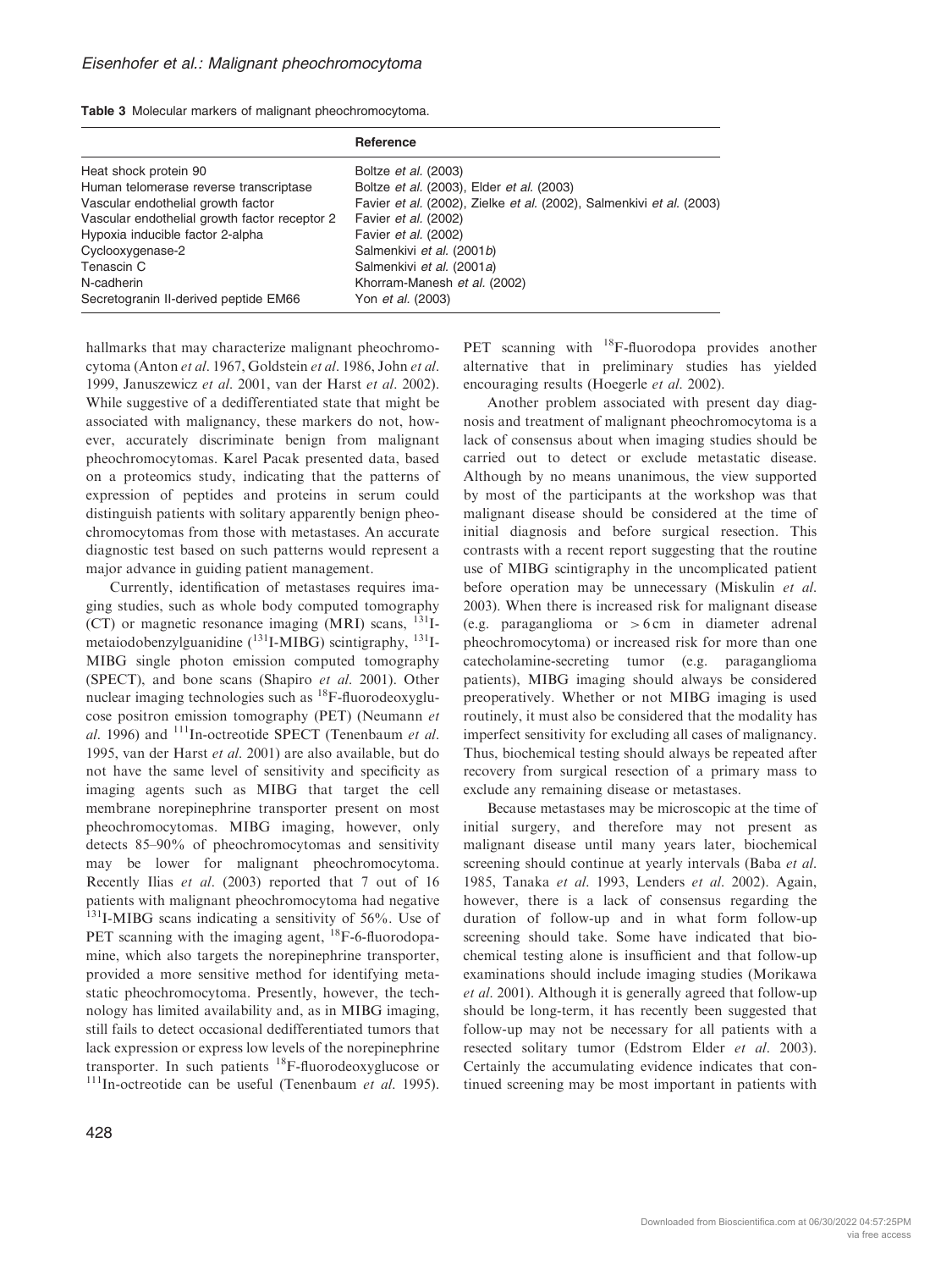paragangliomas or tumors judged by existing histopathological criteria to be at risk for malignancy.

The above issues for patient management will depend on further advances in diagnosis and treatment. With improved diagnostic markers it should become possible to assess more effectively the presence of malignancy. With improved prognostic markers it should also become possible to ascertain whether a tumor is truly pathologically benign and does not require follow-up, or possesses malignant potential and requires regular patient monitoring. With this and further developments in treatment it may even be possible to target patients at risk for malignancy with prophylactic therapies. Certainly, as more effective treatments are developed it should become possible to establish a consensus about the importance of an earlier diagnosis of malignant disease, when therapies might be more likely to be curative.

## Model systems

As discussed at the Banbury workshop by Arthur Tischler, model systems are essential for the determination of mechanisms and pathways responsible for tumorigenesis and malignancy in pheochromocytoma and for the development and testing of new treatments. A problem here is lack of an established human pheochromocytoma cell line. Currently, the only relevant cell lines are those from pheochromocytomas in rodents. These lines have been difficult to establish because pheochromocytoma cells usually cease proliferating in cell culture. Current models include the rat PC12 line, established in 1976 (Greene & Tischler 1976), and several more recently developed mouse pheochromocytoma ('MPC') lines from neurofibromatosis knockout mice (Powers et al. 2000). Advantages of the PC12 line include an enormous amount of accrued data and a remarkably stable phenotype for 28 years. A disadvantage is that the PC12 line is representative of only a single cell from one tumor. In contrast, multiple MPC lines with somewhat differing characteristics have been derived from separate tumors. These lines all over-express non-mutated ret, similar to many human pheochromocytomas, making them highly relevant for studies of ret signaling (Powers et al. 2002).

There also exist several animal models of pheochromocytoma. In rats, numerous pharmacologically diverse and usually non-mutagenic substances readily induce pheochromocytomas. Some agents that cause rat pheochromocytomas in long-term toxicity studies (e.g. the anti-hypertensive drug, reserpine) can be shown to increase chromaffin cell proliferation in short-term experiments. Tischler and colleagues hypothesize that chromaffin cell mitogenesis may set the stage for genetic

damage by endogenous mutagens produced during catecholamine metabolism. Potential mutagens include quinones, semiquinones, reactive oxygen species, and short-lived aldehyde intermediates produced by oxidative deamination of catecholamines. Some disadvantages of the rat model are that the genetic basis of pheochromocytomas in that species and relevance to human disease are unknown.

In contrast to rats, pheochromocytomas in mice arise with increased frequency in several transgenic or knockout models involving genes associated with human pheochromocytomas. These include the neurofibromatosis knockouts described above and MEN 2B transgenic models (Smith-Hicks et al. 2000). In addition to the germline abnormalities, common denominators between human and mouse pheochromocytomas include similar profiles of secondary genetic changes detected by comparative genomic hybridization. These include deletions of mouse chromosome 4 that are homologous to the common human 1p deletion (Benn et al. 2000, You et al. 2002), and deletions of mouse chromosomes 4 and 9 that are homologous to human 3p and 3q deletions (J F Powers, A S Tischler, M Mohammed & R Naeem, unpublished observations). Disruptions of the gene for phosphatase and tension homologue deleted on chromosome 10 (PTEN), a tumor suppressor located on mouse chromosome 4, appear in particular to predispose to spontaneous development of pheochromocytomas and may represent a candidate for human disease (Podsypanina et al. 2001, You et al. 2002).

The use of nude mice to host pheochromocytoma cells from human tumors and animal cell lines, provides another model that may be particularly useful in assessing the efficacy of new treatments (Zielke et al. 1998). Using this model, antibodies to vascular endothelial growth factor have been shown to inhibit angiogenesis in PC12 xenografts (Zielke et al. 2002). In another study, halofuginone, an inhibitor of collagen synthesis and extracellular matrix deposition, was found to markedly reduce tumor size in xenografts of human VHL pheochromocytomas (Gross et al. 2003). Since PC12 and MPC cell lines were developed using xenografts, this system may also be the most promising for development of muchneeded human pheochromocytoma cell lines.

### Future therapies and new initiatives

Reports of occasional patients who show apparent complete remission of malignant disease after  $^{131}$ I-MIBG therapy (Rose et al. 2003) provide an incentive for continued studies that seek to improve targeting of this radiopharmaceutical to pheochromocytoma cells (Fig. 1). Similarly, objective response rates to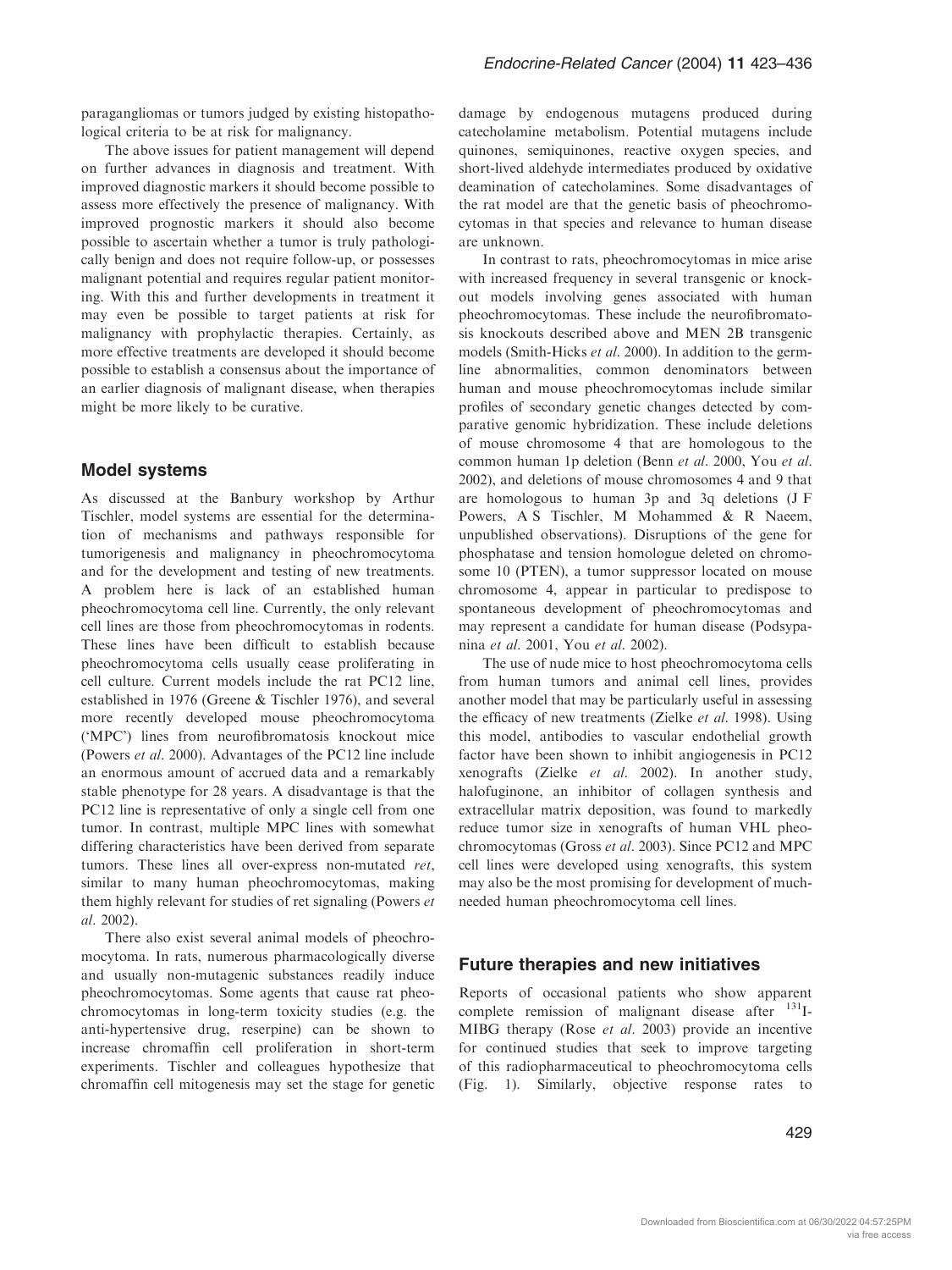## Eisenhofer et al.: Malignant pheochromocytoma



Figure 1<sup>131</sup>I-MIBG scintigraphs of a patient with malignant pheochromocytoma before and after high-dose MIBG treatment based on the protocol of Rose et al. (2003). Images kindly provided by the Department of Nuclear Medicine, University of Düsseldorf.

<sup>131</sup>I-MIBG therapy in heavily pretreated neuroblastoma patients may be as high as 30–50% (Matthay et al. 1998, Kang et al. 2003), and this is superior to essentially every other novel agent studied in the setting of a relapsed highrisk tumor. Ongoing investigations have been designed to combine  $^{131}$ I-MIBG with conventional chemotherapy, and/or to increase the dose intensity of  $^{131}$ I-MIBG by providing for multiple infusions. This has been an extremely well-tolerated therapy with hematopoietic toxicity being dose limiting, but abrogated with peripheral blood stem cell support (Matthay et al. 1998, Kang et al. 2003).

Accumulation and retention of <sup>131</sup>I-MIBG in pheochromocytoma tumor cells depends on expression of catecholamine transporters on the cell surface and in chromaffin granules within which catecholamines are stored (Jaques et al. 1987, Kolby et al. 2003). Thus, better and more toxic substrates for these transporters or strategies designed to increase the expression of transporter systems on tumor cells before <sup>131</sup>I-MIBG therapy offer approaches to improve therapeutic targeting. Such approaches, which to date have been mainly limited to experimental model systems, include norepinephrine transporter gene transfer (Cunningham et al. 2000,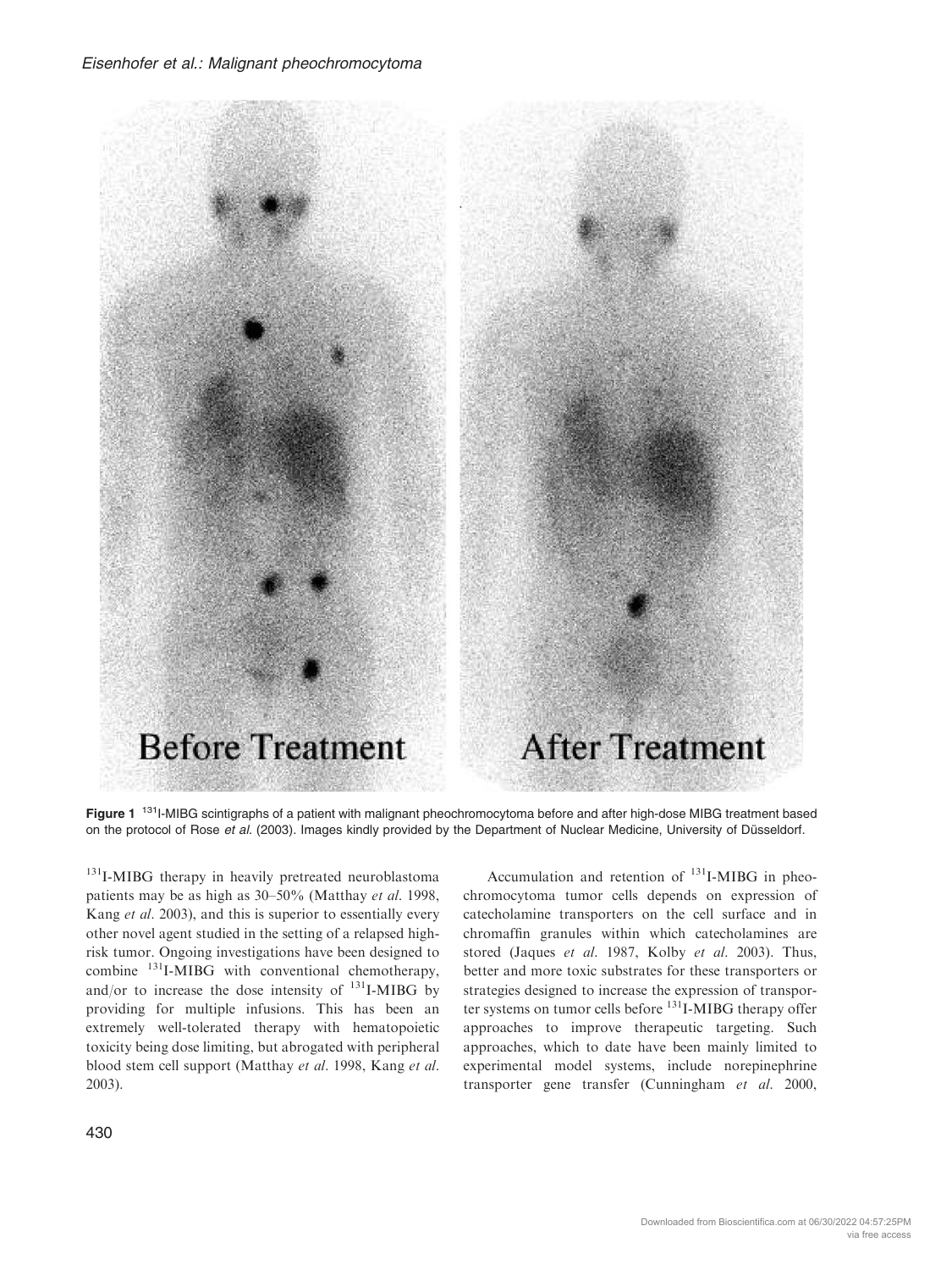Boyd et al. 2001) and increasing expression of the norepinephrine transporter using cisplatin (Armour et al. 1997) and combinations of interferon-gamma, tumor necrosis factor-alpha, and retinoic acid (Montaldo et al. 1996). A clinical treatment protocol, based on such studies, has been approved at the NIH, Bethesda, MD, USA, but has been on hold due to institutional funding and staffing limitations. At the Children's Hospital of Philadelphia, John Maris reports similar problems for their clinical trials to treat neuroblastoma, which together with high costs and lack of appropriate commercial sources of <sup>131</sup>I-MIBG constrains availability of the therapy to only a few of many eligible pediatric patients. Future progress in these and other clinical therapeutics trials requires encouragement of a multidisciplinary team approach at the institutional level with an adequate level of support to ensure that all eligible patients have access to new experimental treatments as these become available. Identification of a suitable vendor at the US national level would be useful for trials involving  $^{131}$ I-MIBG.

Because neuroendocrine tumors, including pheochromocytomas, express a number of subtypes of somatostatin receptors, administration of analogs of somatostatin have been proposed as another treatment for malignant pheochromocytoma (Wiseman & Kvols 1995). Although some initial small scale studies have indicated reduction in tumor catecholamine production (Invitti et al. 1993) or symptomatic improvement (Kopf et al. 1997), this has not been confirmed by other groups (Lamarre-Cliche et al. 2002) and may only be useful in subgroups of tumors with membrane-associated somatostatin type 3 receptors (Mundschenk et al. 2003). Nevertheless, as discussed at the workshop by Hendrik Lehnert, combined treatment with novel somatostatin analogs and  $^{131}$ I-MIBG may confer additional benefit over <sup>131</sup>I-MIBG treatment alone.

Development of other more effective targeted therapies for malignant pheochromocytoma can be expected to take advantage of the wealth of new drugs being developed in response to advances in the elucidation of pathways responsible for other cancers. Use of DNA microarray and proteomics technologies for understanding the pathways contributing to benign and malignant pheochromocytoma should be useful for guiding the choice of the most appropriate of these agents for future therapeutic trials.

Already there are suggestions of possible targets in malignant pheochromocytoma for new classes of anticancer drugs being developed in response to improved understanding of pathways involved in other malignancies (Table 3). Over-expression of HSP90 in malignant pheochromocytomas (Boltze et al. 2003), in particular, indicates one promising therapeutic target for a new class of anticancer drugs being developed to inhibit this protein (Maloney & Workman 2002). HSP90 is now understood to function as a molecular chaperone that maintains the folding and conformation of proteins crucial in regulating the balance between degradation and synthesis of cell signaling proteins, including many involved in multiple oncogenic pathways. Such proteins include the human telomerase reverse transcriptase, which also shows increased expression in malignant pheochromocytoma (Boltze et al. 2003, Elder et al. 2003). Should HSP90 be proven to be involved in the transition from a benign to malignant pheochromocytoma phenotype, then new inhibitors of the protein, such as 17-allylamino, 17-demethoxygeldamycin (Sausville et al. 2003), may be of value as treatments for the malignancy. Findings from several groups that malignant pheochromocytomas are characterized by increased expression of factors associated with angiogenesis (Table 3) suggest other pathways that may respond to new anti-angiogenic drugs currently in development or approved by the Food and Drug Administration for specific types of cancer.

Even with the advent of new therapeutic targets and drugs it remains likely that a combination of therapies will be required for effective treatment. Given the heterogenous nature of pheochromocytomas, it is also likely that for best therapeutic results, treatments may have to be tailored according to differences in underlying pathways. Developing such approaches will benefit from the opportunities available from the new genomic and proteomic methodologies and other developments associated with new drug discovery technologies, such as high throughput screening of drug candidates.

The current unfolding of the NIH roadmap (Zerhouni 2003) makes this a time of flux in research priorities and a movement towards future advances in medical research that will take advantage of the tremendous information available in the post-genome era. This is also a pivotal time-point to move forward from past and present methods and procedures for diagnosis, localization, and treatment of pheochromocytoma to research into novel methodologies based on the new pathways to discovery (Table 4). As outlined in the new roadmap, taking advantage of the new technologies available in the postgenome era is best undertaken by multidisciplinary research teams involving centers and individuals with the necessary expertise. Importantly, research about pheochromocytoma already includes such a platform, involving interactions among clinicians and investigators in diverse fields, including endocrinology, human genetics, clinical chemistry, radiology, nuclear medicine, surgery, pathology, and oncology. This already existing multidisciplinary platform can be broadened to further take advantage of new technologies and, due to the rare nature of the tumor, should also better bring together various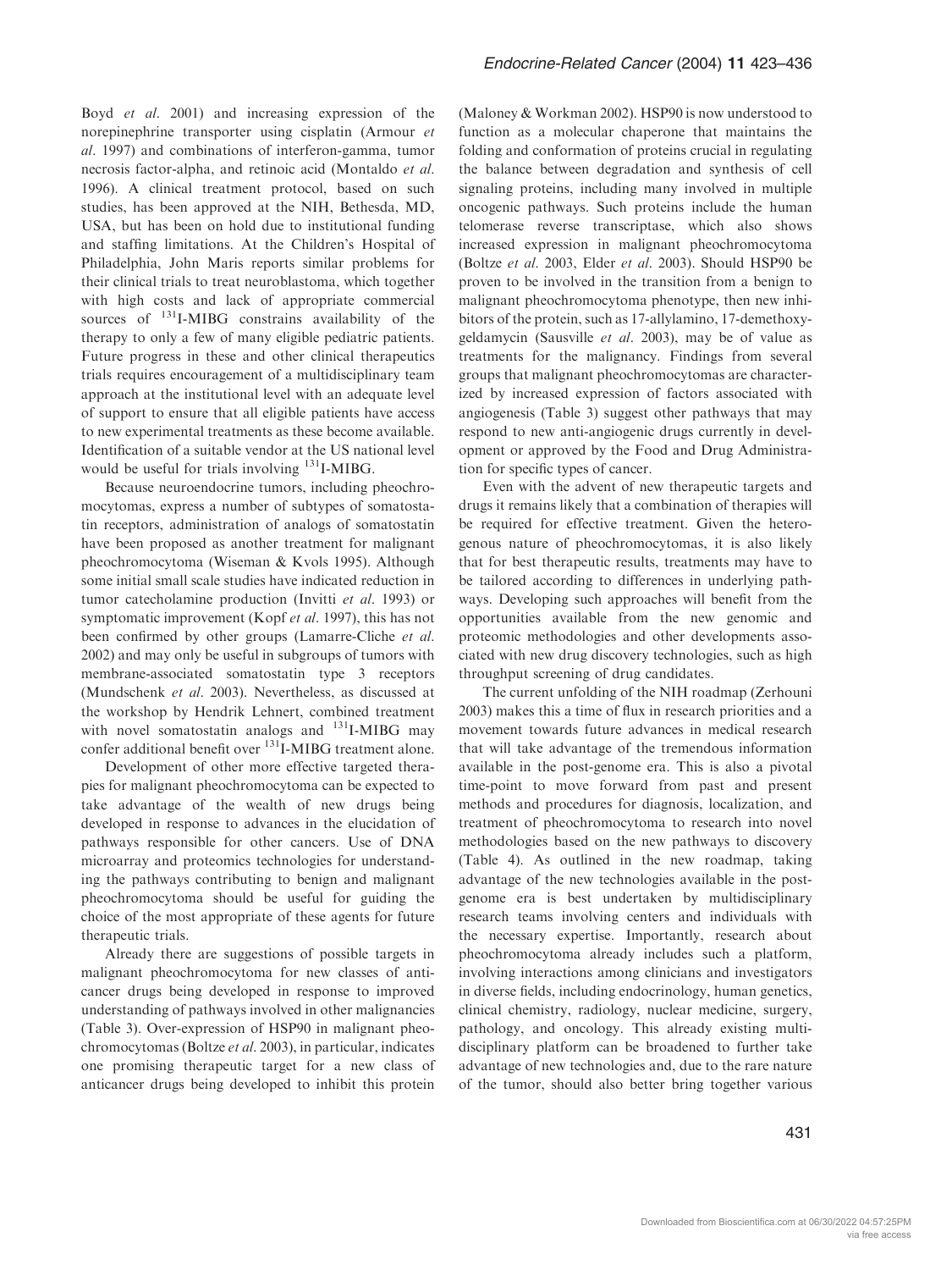|  |  | <b>Table 4</b> Malignant pheochromocytoma - past, present, and future |  |  |  |  |
|--|--|-----------------------------------------------------------------------|--|--|--|--|
|--|--|-----------------------------------------------------------------------|--|--|--|--|

|                                            | Past                                                                                              | <b>Present</b>                                                                                                                          | <b>Future</b>                                                                                                                                                                     |
|--------------------------------------------|---------------------------------------------------------------------------------------------------|-----------------------------------------------------------------------------------------------------------------------------------------|-----------------------------------------------------------------------------------------------------------------------------------------------------------------------------------|
| Biochemical diagnosis                      | Urinary VMA, catecholamines,<br>and total metanephrines.<br>Plasma catecholamines                 | Plasma and urinary fractionated<br>metanephrines and catecholamines                                                                     | Plasma markers derived<br>from proteomics and RNA<br>technology                                                                                                                   |
| Tumor localization                         | X-ray                                                                                             | CT, MRI, MIBG, bone scans                                                                                                               | Functional and molecular<br>imaging with PET                                                                                                                                      |
| Pathological diagnosis Chromaffin reaction |                                                                                                   | Histopathological markers,<br>presence of metastases                                                                                    | DNA microarrays and<br>molecular markers                                                                                                                                          |
| Genetic predisposition                     | Family history                                                                                    | <b>Mutation analysis</b>                                                                                                                | High-throughput<br>sequencing, microarray-based<br>genotyping                                                                                                                     |
| Post-surgical testing<br>and management    | Biochemical testing 2-6<br>weeks post-surgery                                                     | Biochemical testing 2-6<br>weeks post-surgery.<br>Annual screening of all patients                                                      | Biochemical testing 2-6 weeks<br>post-surgery. Annual screening<br>of selected patients based on<br>prognostic molecular markers,<br>prophylactic therapies in select<br>patients |
| Therapy                                    | Adrenergic blockers,<br>α-methyl-paratyrosine and<br>use of other drugs for<br>symptomatic relief | Surgical debulking, chemotherapy,<br><sup>131</sup> I-MIBG radiotherapy,<br>radiofrequency ablation, cryoablation,<br>chemoembolization | Tumor sensitization to<br><sup>131</sup> I-MIBG radiotherapy,<br>pathway-specific molecular<br>targeting, cancer vaccines,<br>gene therapy                                        |

VMA, vanillylmandelic acid.

groups of investigators involved in pheochromocytoma research. This will be particularly important as new treatments and drugs become available.

Rather than the fragmented approach typical of previous trials, such as those that have assessed the therapeutic efficacy of  $^{131}$ I-MIBG, it is desirable for future trials of novel targeted therapies for malignant pheochromocytoma to be carried out in a more concerted and coordinated manner. The support and establishment through the NIH roadmap of new centers for bioinformatics, computational biology, database libraries and other tools provides added incentive for investigators working on pheochromocytoma to pull together for a more focused and concerted approach to find solutions to the outstanding problems associated with this tumor.

The Pheochromocytoma RESearch Support ORganization (PRESSOR) was established as an outcome of the November 2003 workshop at Cold Spring Harbor to facilitate improved evidence-based multidisciplinary approaches for research on pheochromocytoma. The consortium (http://www.pressor.org) has over 100 members worldwide, including many leaders in established fields as well as in new or emerging fields of research. One of the goals of the consortium is to develop and implement effective treatments for malignant pheochromocytoma. Another goal is to establish new diagnostic and prognostic tests for discriminating benign from malignant and other forms of pheochromocytoma. The consortium also seeks to create platforms for the exchange of information on pheochromocytoma research among investigators, physicians, and patients. It will also support, through evidencebased studies, the establishment of consensus-derived guidelines for effective biochemical diagnosis, localization, management, and treatment of benign, malignant, and other forms of pheochromocytoma. Through a focused and coordinated approach, we envisage that members of the consortium will be able to satisfy these goals more rapidly than would otherwise be possible.

### References

- Aguiar RC, Cox G, Pomeroy SL & Dahia PL 2001 Analysis of the SDHD gene, the susceptibility gene for familial paraganglioma syndrome (PGL 1), in pheochromocytomas. Journal of Clinical Endocrinology and Metabolism 86 2890–2894.
- Anton AH, Greer M, Sayre DF & Williams CM 1967 Dihydroxyphenylalanine secretion in a malignant pheochromocytoma. American Journal of Medicine 42 469–475.
- Armour A, Cunningham SH, Gaze MN, Wheldon TE & Mairs RJ 1997 The effect of cisplatin pretreatment on the accumulation of MIBG by neuroblastoma cells in vitro. British Journal of Cancer 75 470–476.
- Averbuch SD, Steakley CS, Young RC, Gelmann EP, Goldstein DS, Stull R & Keiser HR 1988 Malignant pheochromocytoma: effective treatment with a combination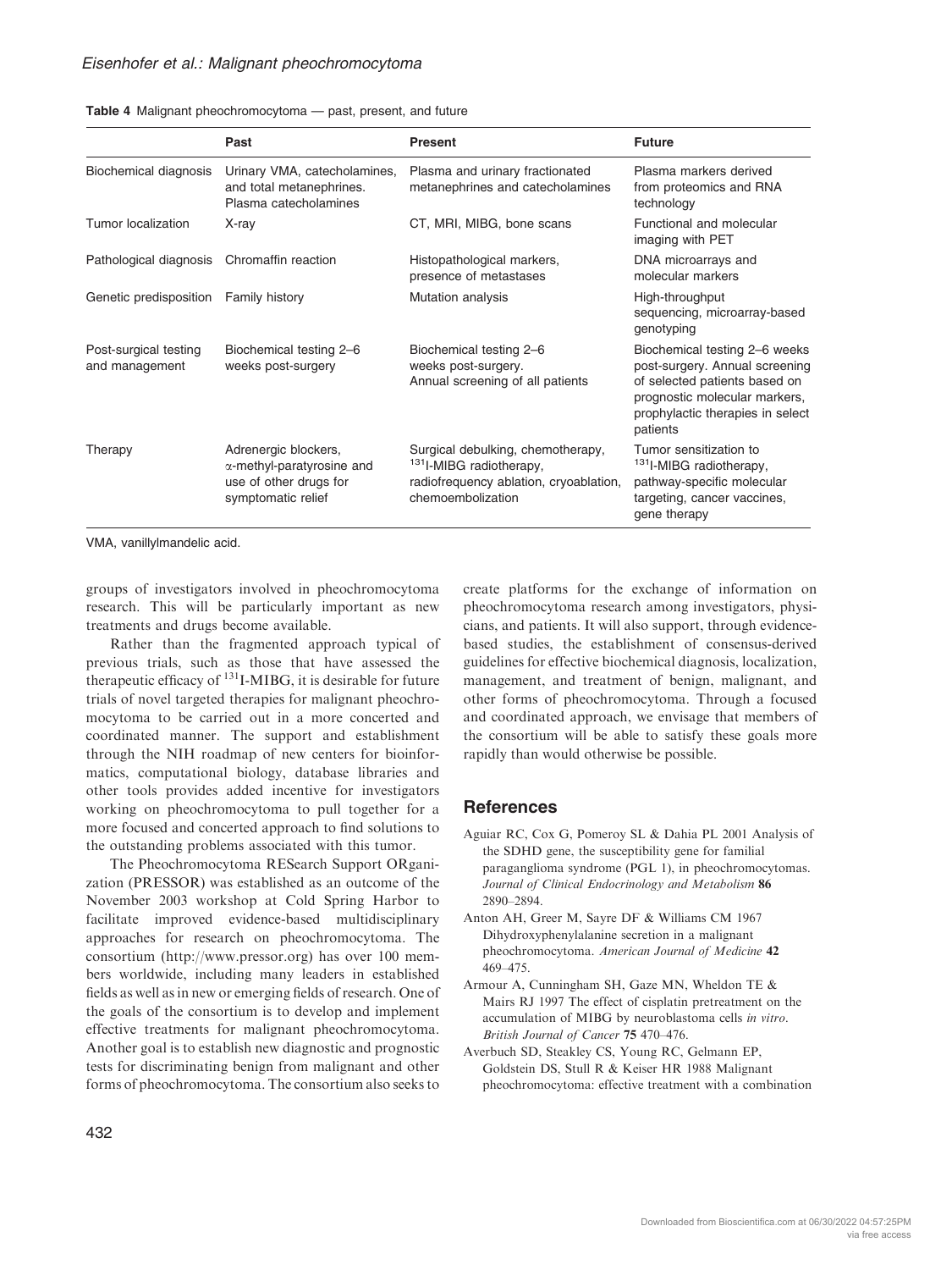of cyclophosphamide, vincristine and dacarbazine. Annals of Internal Medicine 109 267–273.

Baba T, Machida K, Ozaki I, Okushima T, Murabayashi S, Kamata Y, Imamura K & Takebe K 1985 A malignant pheochromocytoma with ileus, polyuria and hypercalcemia: a case of recurrence 17 years after the initial operation. Endocrinology Japan 32 337–345.

Bauters C, Vantygheum M-C, Leteurtre E, Odou M-F, Mouton C, Porchet N, Wemeau J-L, Proye C & Pigny P 2003 Hereditary phaeochromocytoma and paragangliomas: a study of five susceptibility genes. Journal of Medical Genetics 40 e75.

Benn DE, Dwight T, Richardson AL, Delbridge L, Bambach CP, Stowasser M, Gordon RD, Marsh DJ & Robinson BG 2000 Sporadic and familial pheochromocytomas are associated with loss of at least two discrete intervals on chromosome 1p. Cancer Research 60 7048–7051.

Boltze C, Mundschenk J, Unger N, Schneider-Stock R, Peters B, Mawrin C, Hoang-Vu C, Roessner A & Lehnert H 2003 Expression profile of the telomeric complex discriminates between benign and malignant pheochromocytoma. Journal of Clinical Endocrinology and Metabolism 88 4280–4286.

Boyd M, Mairs RJ, Mairs SC, Wilson L, Livingstone A, Cunningham SH, Brown MM, Quigg M & Keith WN 2001 Expression in UVW glioma cells of the noradrenaline transporter gene, driven by the telomerase RNA promoter, induces active uptake of  $[$ <sup>131</sup>I]MIBG and clonogenic cell kill. Oncogene 20 7804–7808.

Brauch H, Hoeppner W, Jahnig H, Wohl T, Engelhardt D, Spelsberg F & Ritter MM 1997 Sporadic pheochromocytomas are rarely associated with germline mutations in the vhl tumor suppressor gene or the ret protooncogene. Journal of Clinical Endocrinology and Metabolism 82 4101–4104.

van den Broek PJ & de Graeff J 1978 Prolonged survival in a patient with pulmonary metastases of a malignant pheochromocytoma. Netherlands Journal of Medicine 21 245–247.

Brown WJ, Barajas L, Waisman J & De Quattro V 1972 Ultrastructural and biochemical correlates of adrenal and extra-adrenal pheochromocytoma. Cancer 29 744–759.

Bryant J, Farmer J, Kessler LJ, Townsend RR & Nathanson KL 2003 Pheochromocytoma: the expanding genetic differential diagnosis. Journal of the National Cancer Institute 95 1196–1204.

Chevinsky AH, Minton JP & Falko JM 1990 Metastatic pheochromocytoma associated with multiple endocrine neoplasia syndrome type II. Archives of Surgery 125 935–938.

Cunningham S, Boyd M, Brown MM, Carlin S, McCluskey A, Livingstone A, Mairs RJ & Wheldon TE 2000 A gene therapy approach to enhance the targeted radiotherapy of neuroblastoma. Medical and Pediatric Oncology 35 708–711.

Dannenberg H, Speel EJ, Zhao J, Saremaslani P, van Der Harst E, Roth J, Heitz PU, Bonjer HJ, Dinjens WN, Mooi WJ, Komminoth P & de Krijger RR 2000 Losses of chromosomes 1p and 3q are early genetic events in the development of sporadic pheochromocytomas. American Journal of Pathology 157 353–359.

Decoulx M, Wemeau JL, Racadot-Leroy N, Grimbert I, Proye C & Plane C 1987 Alpha-methyl-paratyrosine in the treatment of malignant pheochromocytoma. Reveu Medecine Interne 8 383–388.

Edstrom Elder E, Hjelm Skog AL, Hoog A & Hamberger B 2003 The management of benign and malignant pheochromocytoma and abdominal paraganglioma. European Journal of Surgical Oncology 29 278–283.

Eisenhofer G, Walther MM, Huynh TT, Li ST, Bornstein SR, Vortmeyer A, Mannelli M, Goldstein DS, Linehan WM, Lenders JW & Pacak K 2001 Pheochromocytomas in von Hippel-Lindau syndrome and multiple endocrine neoplasia type 2 display distinct biochemical and clinical phenotypes. Journal of Clinical Endocrinology and Metabolism 86 1999–2008.

Eisenhofer G, Huynh T-T, Pacak K, Brouwers FM, Walther MM, Linehan WM, Munson PJ, Mannelli M, Goldstein DS & Elkahloun AG 2004 Distinct gene expression profiles in norepinephrine and epinephrine producing hereditary and sporadic pheochromocytomas: Activation of hypoxia-driven angiogenic pathways in von Hippel-Lindau syndrome. Endocrine-Related Cancer (In Press).

Elder EE, Xu D, Hoog A, Enberg U, Hou M, Pisa P, Gruber A, Larsson C & Backdahl M 2003 KI-67 and hTERT expression can aid in the distinction between malignant and benign pheochromocytoma and paraganglioma. Modern Pathology 16 246–255.

Favier J, Plouin PF, Corvol P & Gasc JM 2002 Angiogenesis and vascular architecture in pheochromocytomas: distinctive traits in malignant tumors. American Journal of Pathology 161 1235–1246.

Gimenez-Roqueplo AP, Favier J, Rustin P, Rieubland C, Crespin M, Nau V, Khau Van Kien P, Corvol P, Plouin PF & Jeunemaitre X 2003 Mutations in the SDHB gene are associated with extra-adrenal and/or malignant phaeochromocytomas. Cancer Research 63 5615–5621.

Giordano TJ 2003 Gene expression profiling of endocrine tumors using DNA microarrays: progress and promise. Endocrine Pathology 14 107–116.

Goldstein DS, Stull R, Eisenhofer G, Sisson JC, Weder A, Averbuch SD & Keiser HR 1986 Plasma 3,4 dihydroxyphenylalanine (dopa) and catecholamines in neuroblastoma or pheochromocytoma. Annals of Internal Medicine 105 887–888.

Goldstein RE, O'Neill JA Jr, Holcomb GW 3rd, Morgan WM 3rd, Neblett WW 3rd, Oates JA, Brown N, Nadeau J, Smith B, Page DL, Abumrad NN & Scott HW Jr 1999 Clinical experience over 48 years with pheochromocytoma. Annals of Surgery 229 755–766.

Greene LA & Tischler AS 1976 Establishment of a noradrenergic clonal line of rat adrenal pheochromocytoma cells which respond to nerve growth factor. PNAS 73 2424–2428.

Gross DJ, Reibstein I, Weiss L, Slavin S, Dafni H, Neeman M, Pines M & Nagler A 2003 Treatment with halofuginone results in marked growth inhibition of a von Hippel-Lindau pheochromocytoma in vivo. Clinical Cancer Research 9 3788–3793.

van der Harst E, Bruining HA, Jaap Bonjer H, van der Ham F, Dinjens WN, Lamberts SW, de Herder WW, Koper JW,

433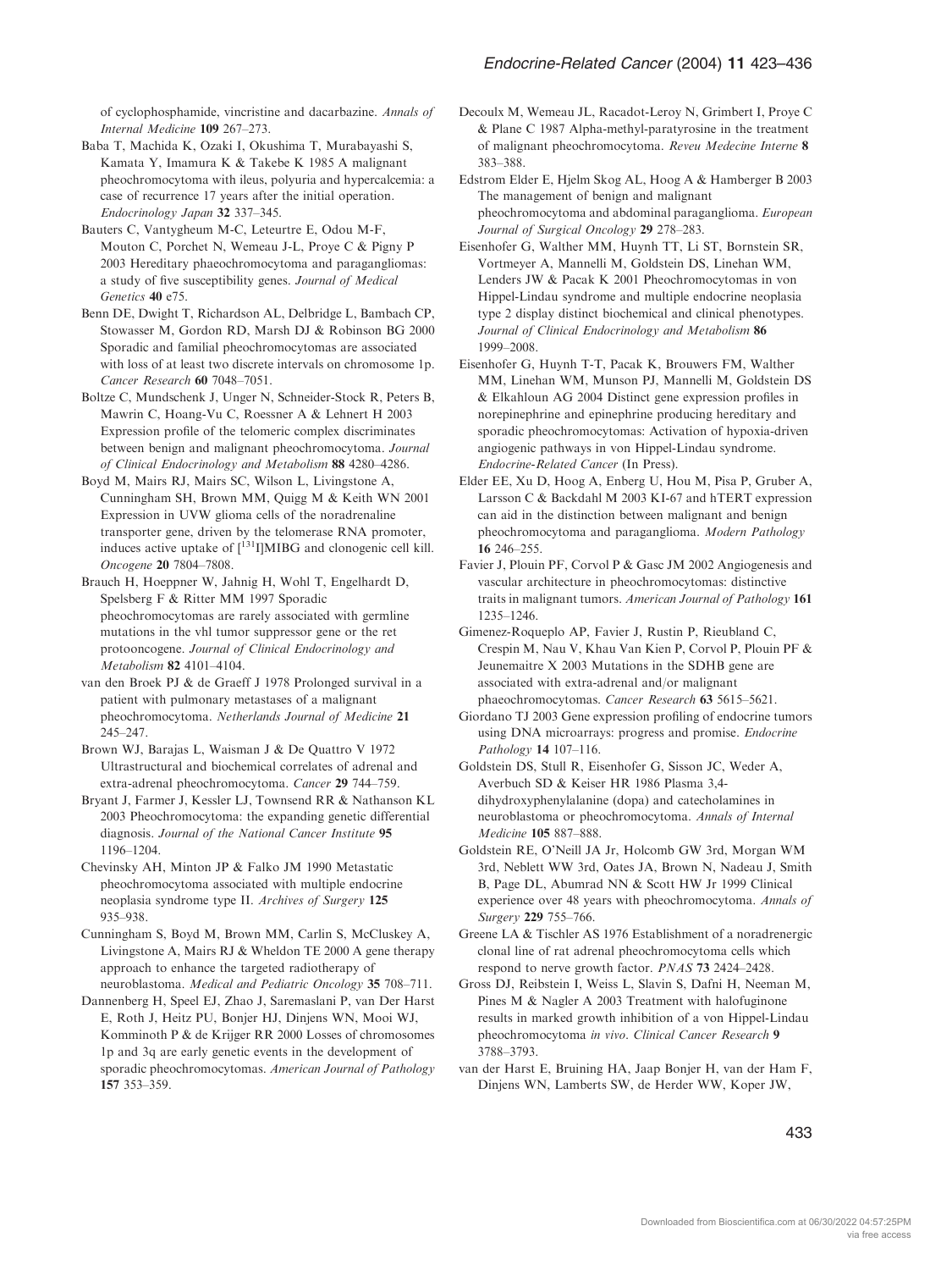Stijnen T, Proye C, Lecomte-Houcke M, Bosman FT & de Krijger RR 2000 Proliferative index in phaeochromocytomas: does it predict the occurrence of metastases? Journal of Pathology 191 175–180.

van der Harst E, de Herder WW, Bruining HA, Bonjer HJ, de Krijger RR, Lamberts SW, van de Meiracker AH, Boomsma F, Stijnen T, Krenning EP, Bosman FT & Kwekkeboom DJ 2001  $\int_1^{123}$ Ilmetaiodobenzylguanidine and  $\int_1^{111}$ Inloctreotide uptake in benign and malignant pheochromocytomas. Journal of Clinical Endocrinology and Metabolism 86 685–693.

van der Harst E, de Herder WW, de Krijger RR, Bruining HA, Bonjer HJ, Lamberts SW, van den Meiracker AH, Stijnen TH & Boomsma F 2002 The value of plasma markers for the clinical behaviour of phaeochromocytomas. European Journal of Endocrinology 147 85–94.

Hoegerle S, Nitzsche E, Altehoefer C, Ghanem N, Manz T, Brink I, Reincke M, Moser E & Neumann HP 2002 Pheochromocytomas: detection with 18F DOPA whole body PET - initial results. Radiology 222 507–512.

Hofstra RM, Stelwagen T, Stulp RP, de Jong D, Hulsbeek M, Kamsteeg EJ, van den Berg A, Landsvater RM, Vermey A, Molenaar WM, Lips CJ & Buys CH 1996 Extensive mutation scanning of RET in sporadic medullary thyroid carcinoma and of RET and VHL in sporadic pheochromocytoma reveals involvement of these genes in only a minority of cases. Journal of Clinical Endocrinology and Metabolism 81 2881–2884.

Ilias I, Yu J, Carrasquillo JA, Chen CC, Eisenhofer G, Whatley M, McElroy B & Pacak K 2003 Superiority of 6-[18F] fluorodopamine positron emission tomography versus [131]metaiodobenzylguanidine scintigraphy in the localization of metastatic pheochromocytoma. Journal of Clinical Endocrinology and Metabolism 88 4083–4087.

Invitti C, De Martin I, Bolla GB, Pecori Giraldi F, Maestri E, Leonetti G & Cavagnini F 1993 Effect of octreotide on catecholamine plasma levels in patients with chromaffin cell tumors. Hormone Research 40 156–160.

Januszewicz W, Wocial B, Januszewicz A, Gryglas P & Prejbisz A 2001 Dopamine and dopa urinary excretion in patients with pheochromocytoma — diagnostic implications. Blood Pressure 10 212–216.

Jaques S Jr, Tobes MC & Sisson JC 1987 Sodium dependency of uptake of norepinephrine and m-iodobenzylguanidine into cultured human pheochromocytoma cells: evidence for uptake-one. Cancer Research 47 3920–3928.

John H, Ziegler WH, Hauri D & Jaeger P 1999 Pheochromocytomas: can malignant potential be predicted? Urology 53 679–683.

Kang TI, Brophy P, Hickeson M, Heyman S, Evans AE, Charron M & Maris JM 2003 Targeted radiotherapy with submyeloablative doses of <sup>131</sup>I-MIBG is effective for disease palliation in highly refractory neuroblastoma. Journal of Pediatrics and Hematological Oncology 25 769-773.

Khorram-Manesh A, Ahlman H, Jansson S & Nilsson O 2002 Ncadherin expression in adrenal tumors: upregulation in malignant pheochromocytoma and downregulation in adrenocortical carcinoma. Endocrine Pathology 13 99–110.

Kimura N & Sasano N 1990 A comparative study between malignant and benign pheochromocytoma using morphometry, cytophotometry, and immunohistochemistry. In Endocrine Pathology Update, pp 99–117. Eds J Lechago & T Kameya. New York: Field & Wood.

- Kimura N, Sasano N, Miura Y & Kobayashi K 1984 Adrenal and extra-adrenal pheochromocytomas: an ultrastructural and formaldehyde-induced fluorescence study with catecholamine content. Tohoku Journal of Experimental Medicine 142 1–14.
- Kolby L, Bernhardt P, Levin-Jakobsen AM, Johanson V, Wangberg B, Ahlman H, Forssell-Aronsson E & Nilsson O 2003 Uptake of meta-iodobenzylguanidine in neuroendocrine tumours is mediated by vesicular monoamine transporters. British Journal of Cancer 89 1383–1388.
- Kopf D, Bockisch A, Steinert H, Hahn K, Beyer J, Neumann HP, Hensen J & Lehnert H 1997 Octreotide scintigraphy and catecholamine response to an octreotide challenge in malignant phaeochromocytoma. Clinical Endocrinology 46 39–44.

Krempf M, Lumbroso J, Mornex R, Brendel AJ, Wemeau JL, Delisle MJ, Aubert B, Carpentier P, Fleury-Goyon MC, Gibold C et al. 1991 Use of m-[<sup>131</sup>I]iodobenzylguanidine in the treatment of malignant pheochromocytoma. Journal of Clinical Endocrinology and Metabolism 72 455–461.

Lack EE, Lloyd RV, Carney JA & Woodruff JW 2003 Recommendations for the reporting of extra-adrenal paragangliomas. The Association of Directors of Anatomic and Surgical Pathology. Human Pathology 34 112–113.

- Lamarre-Cliche M, Gimenez-Roqueplo AP, Billaud E, Baudin E, Luton JP & Plouin PF 2002 Effects of slow-release octreotide on urinary metanephrine excretion and plasma chromogranin A and catecholamine levels in patients with malignant or recurrent phaeochromocytoma. Clinical Endocrinology 57 629–634.
- Lehnert H, Mundschenk J & Hahn K 2004 Malignant pheochromocytoma. Frontiers of Hormone Research 31 155–162.
- Lenders JW, Pacak K, Walther MM, Linehan WM, Mannelli M, Friberg P, Keiser HR, Goldstein DS & Eisenhofer G 2002 Biochemical diagnosis of pheochromocytoma: which test is best? Journal of the American Medical Association 287 1427–1434.
- Linnoila RI, Keiser HR, Steinberg SM & Lack EE 1990 Histopathology of benign versus malignant sympathoadrenal paragangliomas: clinicopathologic study of 120 cases including unusual histologic features. Human Pathology 21 1168–1180.
- Loh KC, Fitzgerald PA, Matthay KK, Yeo PP & Price DC 1997 The treatment of malignant pheochromocytoma with iodine-131 metaiodobenzylguanidine (131I-MIBG): a comprehensive review of 116 reported patients. Journal of Endocrinological Investigation 20 648–658.
- McNeil AR, Blok BH, Koelmeyer TD, Burke MP & Hilton JM 2000 Phaeochromocytomas discovered during coronial autopsies in Sydney, Melbourne and Auckland. Australian and New Zealand Journal of Medicine 30 648–652.
- Maloney A & Workman P 2002 HSP90 as a new therapeutic target for cancer therapy: the story unfolds. Expert Opinion in Biological Therapeutics 2 3–24.
- Manger WM & Gifford RW 1996 Clinical and Experimental Pheochromocytoma. Cambridge, MA: Blackwell Science.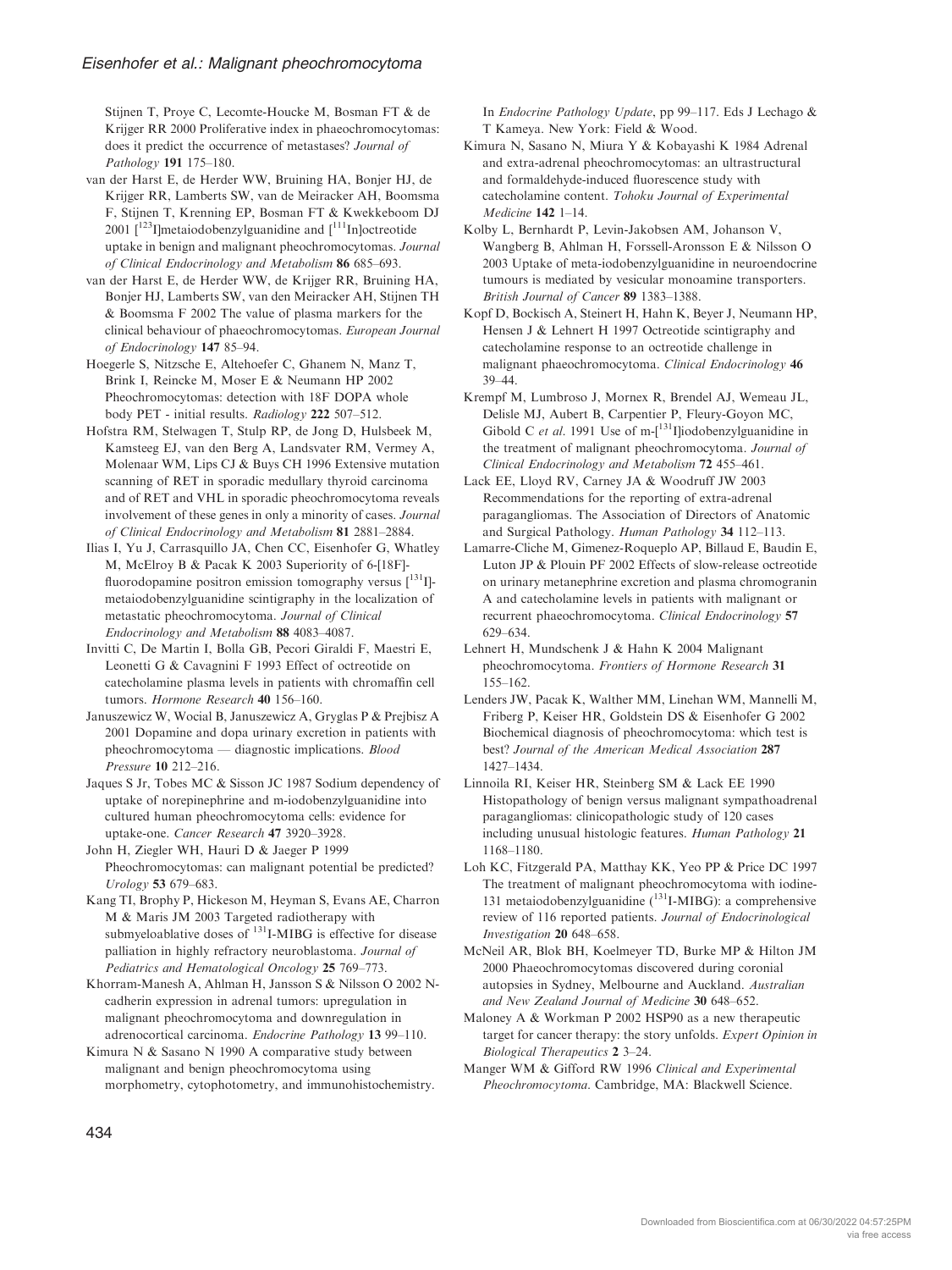Matthay KK, DeSantes K, Hasegawa B, Huberty J, Hattner RS, Ablin A, Reynolds CP, Seeger RC, Weinberg VK & Price D 1998 Phase I dose escalation of 131I-metaiodobenzylguanidine with autologous bone marrow support in refractory neuroblastoma. Journal of Clinical Oncology 16 229–236.

Mishra AK, Agarwal G, Kapoor A, Agarwal A, Bhatia E & Mishra SK 2000 Catecholamine cardiomyopathy in bilateral malignant pheochromocytoma: successful reversal after surgery. International Journal of Cardiology 76 89-90.

Miskulin J, Shulkin BL, Doherty GM, Sisson JC, Burney RE & Gauger PG 2003 Is preoperative iodine 123 metaiodobenzylguanidine scintigraphy routinely necessary before initial adrenalectomy for pheochromocytoma? Surgery 134 913–922.

Montaldo PG, Raffaghello L, Guarnaccia F, Pistoia V, Garaventa A & Ponzoni M 1996 Increase of metaiodobenzylguanidine uptake and intracellular half-life during differentiation of human neuroblastoma cells. International Journal of Cancer 67 95-100.

Morikawa T, Suzuki M, Unno M, Endo K, Katayose Y & Matsuno S 2001 Malignant pheochromocytoma with hepatic metastasis diagnosed 10 years after a resection of the primary incidentaloma adrenal lesion: report of a case. Surgery Today 31 80–84.

Mundschenk J, Unger N, Schulz S, Hollt V, Steinke R & Lehnert H 2003 Somatostatin receptor subtypes in human pheochromocytoma: subcellular expression pattern and functional relevance for octreotide scintigraphy. Journal of Clinical Endocrinology and Metabolism 88 5150–5157.

Neumann DR, Basile KE, Bravo EL, Chen EQ & Go RT 1996 Malignant pheochromocytoma of the anterior mediastinum: PET findings with [<sup>18</sup>F]FDG and 82Rb. Journal of Computational Assisted Tomography 20 312–316.

Neumann HP, Bausch B, McWhinney SR, Bender BU, Gimm O, Franke G, Schipper J, Klisch J, Altehoefer C, Zerres K, Januszewicz A, Eng C, Smith WM, Munk R, Manz T, Glaesker S, Apel TW, Treier M, Reineke M, Walz MK, Hoang-Vu C, Brauckhoff M, Klein-Franke A, Klose P, Schmidt H, Maier-Woelfle M, Peczkowska M & Szmigielski C 2002 Germ-line mutations in nonsyndromic pheochromocytoma. New England Journal of Medicine 346 1459–1466.

Nonaka K, Makuuchi H, Naruse Y, Kobayashi T & Goto M 2000 Surgical excision of malignant pheochromocytoma in the left atrium. Japanese Journal of Thoracic Cardiovascular Surgery 48 126–128.

Pacak K, Fojo T, Goldstein DS, Eisenhofer G, Walther MM, Linehan WM, Bachenheimer L, Abraham J & Wood BJ 2001 Radiofrequency ablation: a novel approach for treatment of metastatic pheochromocytoma. Journal of the National Cancer Institute 93 648–649.

Podsypanina K, Lee RT, Politis C, Hennessy I, Crane A, Puc J, Neshat M, Wang H, Yang L, Gibbons J, Frost P, Dreisbach V, Blenis J, Gaciong Z, Fisher P, Sawyers C, Hedrick-Ellenson L & Parsons R 2001 An inhibitor of mTOR reduces neoplasia and normalizes  $p70/S6$  kinase activity in Pten +/mice. PNAS 98 10320–10325.

Powers JF, Evinger MJ, Tsokas P, Bedri S, Alroy J, Shahsavari M & Tischler AS 2000 Pheochromocytoma cell lines from

heterozygous neurofibromatosis knockout mice. Cell and Tissue Research 302 309–320.

Powers JF, Schelling K, Brachold JM, Tsokas P, Schayek H, Friedman E & Tischler AS 2002 High-level expression of receptor tyrosine kinase Ret and responsiveness to Retactivating ligands in pheochromocytoma cell lines from neurofibromatosis knockout mice. Molecular and Cellular Neuroscience 20 382–389.

Rao F, Keiser HR & O'Connor DT 2000 Malignant pheochromocytoma. Chromaffin granule transmitters and response to treatment. Hypertension 36 1045–1052.

Rose B, Matthay KK, Price D, Huberty J, Klencke B, Norton JA & Fitzgerald PA 2003 High-dose 131Imetaiodobenzylguanidine therapy for 12 patients with malignant pheochromocytoma. Cancer 98 239–248.

Safford SD, Coleman RE, Gockerman JP, Moore J, Feldman JM, Leight GS Jr, Tyler DS & Olson JA Jr 2003 Iodine-131 metaiodobenzylguanidine is an effective treatment for malignant pheochromocytoma and paraganglioma. Surgery 134 956–962.

Salmenkivi K, Haglund C, Arola J & Heikkila P 2001a Increased expression of tenascin in pheochromocytomas correlates with malignancy. American Journal of Surgical Pathology 25 1419–1423.

Salmenkivi K, Haglund C, Ristimaki A, Arola J & Heikkila P 2001b Increased expression of cyclooxygenase-2 in malignant pheochromocytomas. Journal of Clinical Endocrinology and Metabolism 86 5615–5619.

Salmenkivi K, Heikkila P, Liu J, Haglund C & Arola J 2003 VEGF in 105 pheochromocytomas: enhanced expression correlates with malignant outcome. Apmis 111 458–464.

Sausville EA, Tomaszewski JE & Ivy P 2003 Clinical development of 17-allylamino, 17-demethoxygeldanamycin. Current Cancer Drug Targets 3 377–383.

Schlumberger M, Gicquel C, Lumbroso J, Tenenbaum F, Comoy E, Bosq J, Fonseca E, Ghillani PP, Aubert B, Travagli JP et al. 1992 Malignant pheochromocytoma: clinical, biological, histologic and therapeutic data in a series of 20 patients with distant metastases. Journal of Endocrinological Investigation 15 631–642.

Shapiro B, Sisson JC, Wieland DM, Mangner TJ, Zempel SM, Mudgett E, Gross MD, Carey JE, Zasadny KR & Beierwaltes WH 1991 Radiopharmaceutical therapy of malignant pheochromocytoma with  $\int_1^{131}$ I]metaiodobenzylguanidine: results from ten years of experience. Journal of Nuclear and Biological Medicine 35 269–276.

Shapiro B, Gross MD & Shulkin B 2001 Radioisotope diagnosis and therapy of malignant pheochromocytoma. Trends in Endocrinology and Metabolism 12 469–475.

Sisson JC, Shapiro B, Shulkin BL, Urba S, Zempel S & Spaulding S 1999 Treatment of malignant pheochromocytomas with 131-I metaiodobenzylguanidine and chemotherapy. American Journal of Clinical Oncology 22 364–370.

Smith-Hicks CL, Sizer KC, Powers JF, Tischler AS & Costantini F 2000 C-cell hyperplasia, pheochromocytoma and sympathoadrenal malformation in a mouse model of multiple endocrine neoplasia type 2B. EMBO Journal 19 612–622.

Takahashi K, Ashizawa N, Minami T, Suzuki S, Sakamoto I, Hayashi K, Tomiyasu S, Sumikawa K, Kitamura K, Eto T &